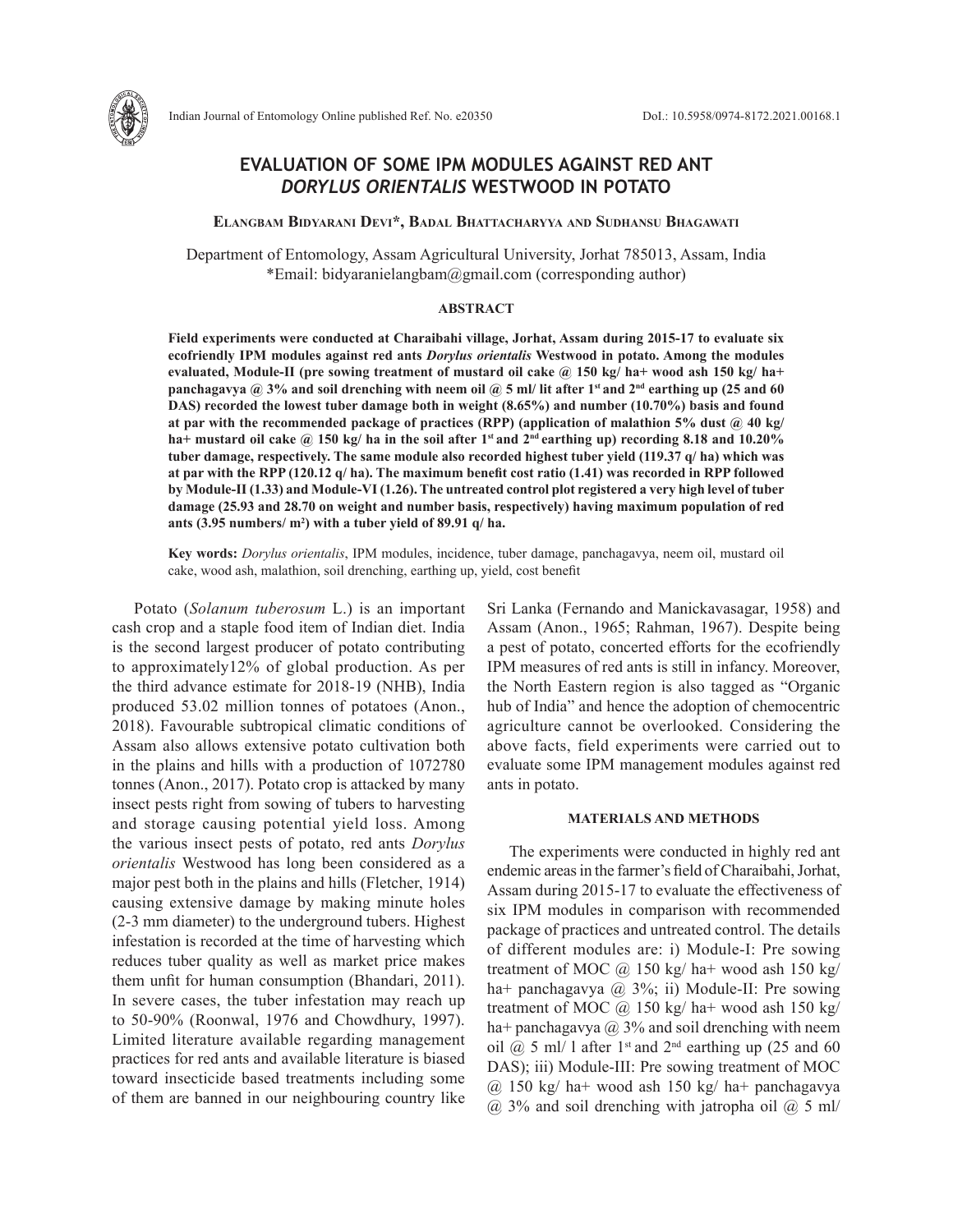lit after  $1<sup>st</sup>$  and  $2<sup>nd</sup>$  earthing up (25 and 60 DAS); iv) Module-IV: Pre sowing treatment of MOC  $\omega$  150 kg/ ha+ wood ash 150 kg/ ha+ panchagavya  $\omega$  3% and soil drenching with pongamia oil  $\omega$  5 ml/ lit after 1<sup>st</sup> and 2<sup>nd</sup> earthing up (25 and 60 DAS); v) Module-V: Pre sowing treatment of MOC  $\omega$  150 kg/ ha+ wood ash 150 kg/ ha+ panchagavya  $\omega$  3% and soil drenching with castor oil  $(a)$  5 ml/ lit after 1<sup>st</sup> and 2<sup>nd</sup> earthing up (25 and 60 DAS); vi) Module-VI: Pre sowing treatment of MOC @ 150 kg/ ha+ wood ash 150 kg/ ha+ panchagavya  $\omega$  3% and soil drenching with sesamum oil  $\omega$  5 ml/ lit after 1<sup>st</sup> and 2nd earthing up (25 and 60 DAS); vii) RPP: Application of malathion 5% dust  $\omega$  40 kg/ ha+ mustard oil cake  $\omega$  150 kg/ ha in the soil after 1<sup>st</sup> and 2<sup>nd</sup> earthing up (25) and 60 DAS); and viii) Untreated control. The potato crop (variety: Kufri Jyoti) was grown by following all the recommended package and practices of Assam. The experiment was conducted in randomized block design with 3 replications with plot size of 4x 3 m2 . The efficacy of each module was assessed on the basis of tuber damage (weight and number basis), number of red ants/ $m^2$  at the time of harvest (30 cm depth of soil) and tuber yield (q/ ha). The cost benefit ratio was also computed from the total expenditure and net return. The data on tuber damage (weight and number basis) were subjected to angular transformation and data on number of red ants/ m<sup>2</sup> and tuber yield were analysed by ANOVA (Gomez and Gomez, 1984).

#### **RESULTS AND DISCUSSION**

The effect of IPM modules evaluated against *D. orientalis* based on tuber damage (weight and number basis), red ant incidence, tuber yield and benefit cost ratio are presented in Table 1. Experimental results revealed that all the evaluated modules were statistically superior over untreated control. Among the IPM modules, Module-II (pre sowing treatment of MOC @ 150 kg/ ha+ wood ash 150 kg/ ha+ panchagavya  $\omega$  3% and soil drenching with neem oil  $\omega$  5 ml/ l after 1<sup>st</sup> and 2<sup>nd</sup> earthing up (25 and 60 DAS) led to the least tuber damage on weight basis (8.65%) and this treatment was at par with RPP (8.18%). The next best treatment was Module-VI (pre sowing treatment of MOC @ 150 kg/ ha+ wood ash 150 kg/ ha+ panchagavya  $\omega$  $3\%$  and soil drenching with sesamum oil  $\omega$  5 ml/ l after 1<sup>st</sup> and  $2<sup>nd</sup>$  earthing up (25 and 60 DAS) recording 12.38% on weight basis followed by Module-III (pre sowing treatment of MOC  $\omega$  150 kg/ ha+ wood ash 150 kg/ ha+ panchagavya  $\omega$  3% and soil drenching with jatropha oil  $\omega$  5 ml/ l after 1<sup>st</sup> and 2<sup>nd</sup> earthing up (25 and 60 DAS) (14.79%) and Module-IV (pre sowing treatment of MOC  $\omega$  150 kg/ ha+ wood ash 150 kg/ ha+ panchagavya  $\omega$  3% and soil drenching with pongamia oil  $\omega$  5 ml/ l after 1<sup>st</sup> and 2<sup>nd</sup> earthing up (25 and 60 DAS)  $(16.92\%)$ . Module-V (pre sowing treatment of MOC  $@$  $150 \text{ kg/ha} + \text{wood ash } 150 \text{ kg/ha} + \text{panchagavya}$  @ 3% and soil drenching with castor oil  $\omega$  5 ml/ l after 1<sup>st</sup> and  $2<sup>nd</sup>$  earthing up (25 & 60 DAS) recorded 18.43% and Module-I (pre sowing treatment of MOC  $(a)$  150 kg/ha+ wood ash 150 kg/ ha+ panchagavya @ 3%) registered 20.65% tuber damage on weight basis, respectively. The maximum tuber damage on weight basis was observed in untreated control (25.93%).

When tuber damage was assessed on number basis, the % infestation followed the same trend as observed in weight basis. Module-II led to the least values (10.70%) which was found to be at par with RPP (10.20%). The plot treated with Module-VI recorded 14.60% tuber damage followed by Module-III (16.89%). Module-IV (18.63%), Module-V (21.16%) and Module-I (23.57%) registered tuber damage. The untreated control plots recorded 28.70% tuber damage. As regards to tuber yield, maximum yield was obtained from Module-II (119.37 q/ ha) and was found to be at par with RPP (120.12 q/ ha). This treatment was followed by Module-VI (114.67 q/ ha), Module-III (111.41 q/ ha) and Module-IV (108.24 q/ ha). Module-V registered tuber yield of 105.83 q/ ha and Module-I (94.91 q/ ha), respectively. The tuber yield recorded in untreated control plots was 89.91 q/ ha. While considering the red ant incidence in different treatments, it was found to range from 2.37 to 3.95 at the time of harvesting. However, among all the six IPM modules evaluated, least number of ants/ $m^2$  was with Module-II (2.47). The highest B: C ratio (1.41) was recorded in RPP followed by Module-II (1.33) and Module-VI (1.26), respectively.

The present findings are in agreement with Borah (1994) who in potato fields at Diphu, Assam during 1992-94 found that soil drenching with malathion 50EC @ 0.1% was very effective in reducing infestation caused by *D. orientalis*. Application of chlorpyriphos 20EC @ 5ml/ 1 of water thrice around the root zone starting from 45 days after sowing at 10 days interval registered the least tuber infestation (17.28 and 10.68% reduction) with (62.77 and 56.60% reduction) closely followed by 3 times application of carbaryl 85 WP  $(a)$ 3 gm/ l of water (20.14 and 13.73% reduction) with (85.77 and 81.71% reduction) (Dash et al., 2013). Bhattacharyya et al. (2014) also observed that soil drenching with chlorpyriphos 20EC @ 0.06% was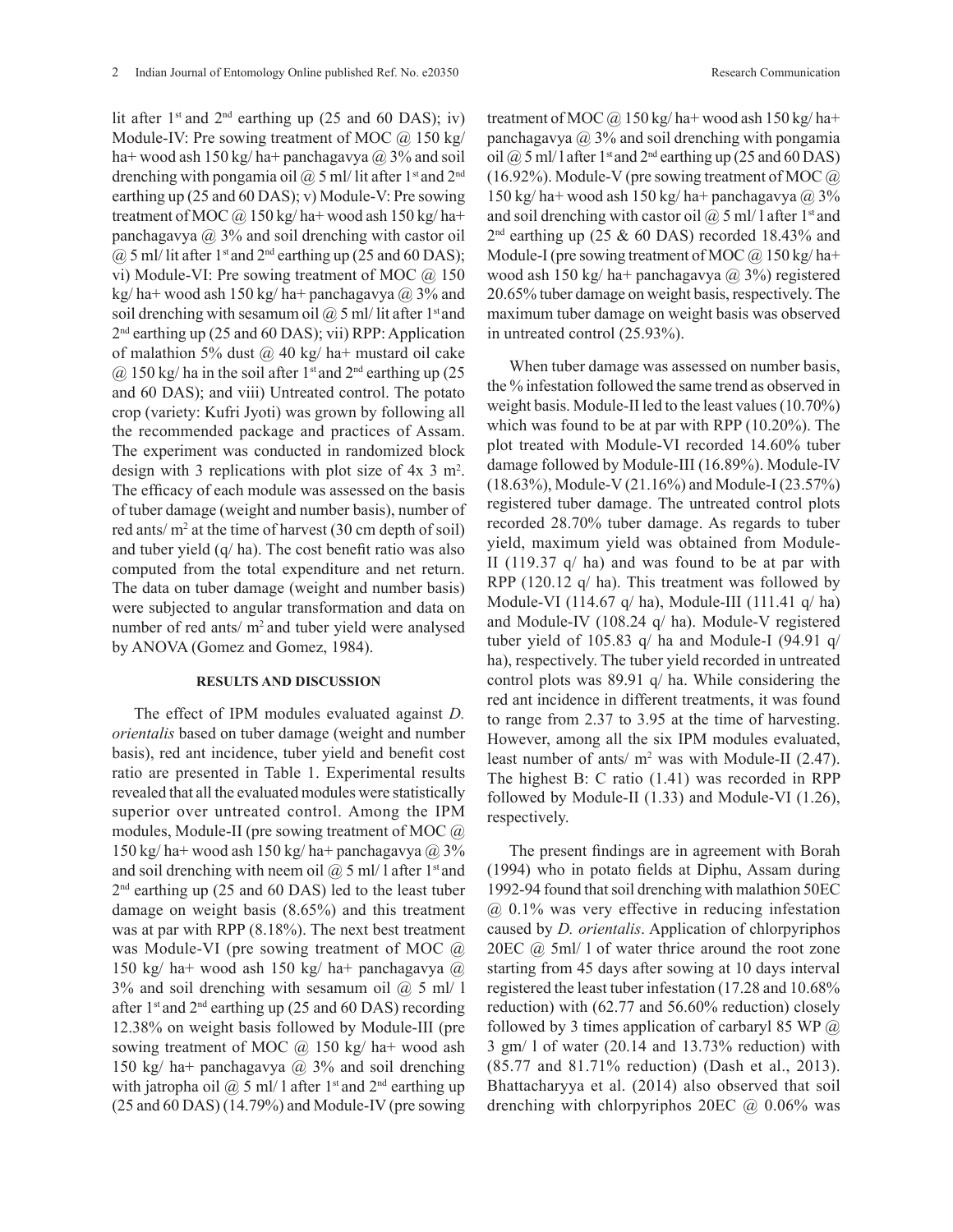|               |                                                                                             |                                                                     | Tuber      | Tuber      | Tuber vield | Ant                 | <b>BCR</b> |
|---------------|---------------------------------------------------------------------------------------------|---------------------------------------------------------------------|------------|------------|-------------|---------------------|------------|
| Modules       | Pre-sowing treatment                                                                        | Soil drenching                                                      | damage (%) | damage (%) | (q/ha)      | counts              |            |
|               |                                                                                             |                                                                     | on weight  | on number  |             | No./ m <sup>2</sup> |            |
|               |                                                                                             |                                                                     | basis      | basis      |             |                     |            |
| Module-I      | MOC $@$ 150 kg/ ha+ wood ash                                                                |                                                                     | 20.65      | 23.57      | 94.91       | 3.36                | 1.04       |
|               | 150 kg/ ha+ panchagavya $@$ 3%                                                              |                                                                     | (27.02)    | (29.04)    |             |                     |            |
| Module-II     | MOC $@$ 150 kg/ ha+ wood ash                                                                | Soil drenching with neem oil $(a)$ 5 ml/                            | 8.65       | 10.70      | 119.37      | 2.47                | 1.33       |
|               | 150 kg/ ha+ panchagavya $@$ 3%                                                              | lit after 1st & 2 <sup>nd</sup> earthing up (25 & 60                | (17.05)    | (19.06)    |             |                     |            |
|               |                                                                                             | DAS)                                                                |            |            |             |                     |            |
| Module-III    | MOC $@$ 150 kg/ ha+ wood ash                                                                | Soil drenching with jatropha oil $@$ 5                              | 14.79      | 16.89      | 111.41      | 2.70                | 1.22       |
|               | 150 kg/ ha+ panchagavya $@3\%$                                                              | ml/ lit after 1st & 2 <sup>nd</sup> earthing up (25 &               | (22.59)    | (24.24)    |             |                     |            |
|               |                                                                                             | 60 DAS)                                                             |            |            |             |                     |            |
| Module-IV     | MOC $@$ 150 kg/ ha+ wood ash                                                                | Soil drenching with pongamia oil $@$ 5                              | 16.92      | 18.63      | 108.24      | 2.82                | 1.18       |
|               | 150 kg/ ha+ panchagavya $@$ 3%                                                              | ml/ lit after 1 <sup>st</sup> & 2 <sup>nd</sup> earthing up (25 &   | (24.27)    | (25.54)    |             |                     |            |
|               |                                                                                             | 60 DAS)                                                             |            |            |             |                     |            |
| Module-V      | MOC $@$ 150 kg/ ha+ wood ash                                                                | Soil drenching with castor oil $@$ 5 ml/                            | 18.43      | 21.16      | 105.83      | 3.07                | 1.16       |
|               | 150 kg/ ha+ panchagavya $@$ 3%                                                              | lit after 1st & 2 <sup>nd</sup> earthing up (25 & 60                | (25.41)    | (27.36)    |             |                     |            |
|               |                                                                                             | DAS)                                                                |            |            |             |                     |            |
| Module-VI     | MOC $@$ 150 kg/ ha+ wood ash                                                                | Soil drenching with sesamum oil $@$ 5                               | 12.38      | 14.60      | 114.67      | 2.60                | 1.26       |
|               | 150 kg/ ha+ panchagavya $@$ 3%                                                              | ml/ lit after 1st & 2 <sup>nd</sup> earthing up (25 &               | (20.56)    | (22.44)    |             |                     |            |
|               |                                                                                             | 60 DAS)                                                             |            |            |             |                     |            |
| RPP           |                                                                                             | Malathion 5% dust @ 40 kg/ ha+ mustard oil cake @ 150 kg/ ha in the | 8.18       | 10.20      | 120.12      | 2.37                | 1.41       |
|               | soil after 1 <sup>st</sup> & 2 <sup>nd</sup> earthing up (25                                | & 60 DAS)                                                           | (16.55)    | (18.58)    |             |                     |            |
|               |                                                                                             |                                                                     |            |            |             |                     |            |
| Control       |                                                                                             |                                                                     | 25.93      | 28.70      | 89.91       | 3.95                |            |
|               |                                                                                             |                                                                     | (30.60)    | (32.39)    |             |                     |            |
| $S.Ed (\pm)$  |                                                                                             |                                                                     | 0.24       | 0.30       | 0.43        | J.                  |            |
| $CD (p=0.05)$ |                                                                                             |                                                                     | 0.52       | 0.66       | 0.93        |                     |            |
|               | *RPP- Recommended package of practices.\; Figures in parentheses angular transformed values |                                                                     |            |            |             |                     |            |

Table 1. Efficacy of ecofriendly IPM modules against red ant *D. orientalis* in potato (2015-17) Table 1. Efficacy of ecofriendly IPM modules against red ant *D. orientalis* in potato (2015-17) Evaluation of some ipm modules against red ant *Dorylus orientalis* Westwood in potato 3 Elangbam Bidyarani Devi et al.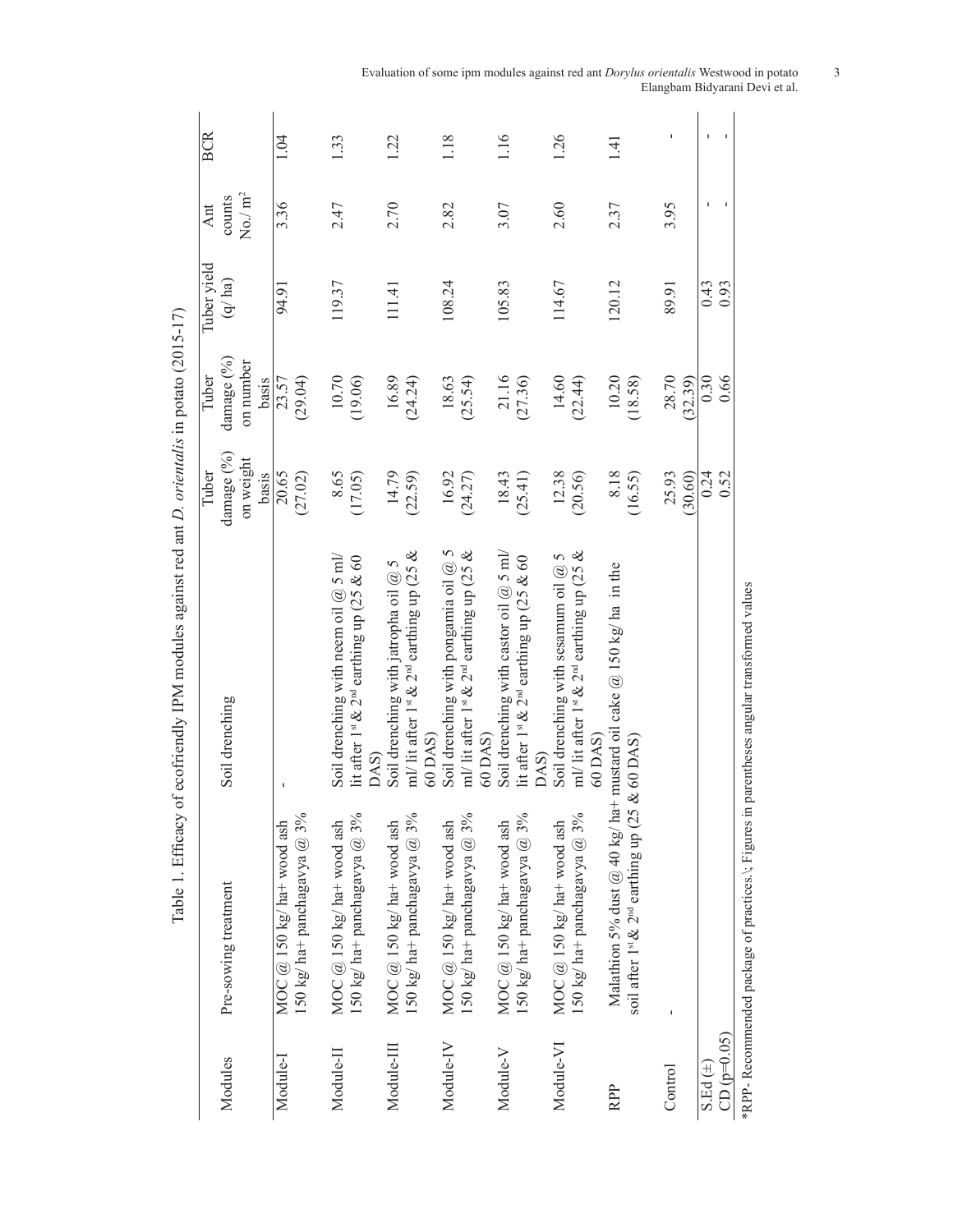found to be the best with least tuber damage (6.81 and 7.28% on weight and number basis) and maximum tuber yield (123.38 q/ ha) followed by the application of banana trap  $\omega$  350-400 numbers/ ha mixed with malathion 5% dust recording 8.68 and 8.94% tuber damage on weight and number basis, respectively; this gave a tuber yield of 119.33 q/ ha. Saikia and Debnath (2017) reported that combined application of malathion 5% dust  $\omega$  40 kg/ ha and MOC  $\omega$  150 kg/ ha followed by chlorpyriphos 20 EC  $\omega$  5 ml/ l and carbofuran 3 G @ 25 kg/ ha were the best in Cachar district, Assam.

The present study brings out the very good efficacy of panchagavya, for the organic cultivation, as it has been invariably included in all the modules evaluated herein. The efficacy might be due to the fact that it acts as potential biopesticide and bioenhancer as reported earlier (Pathak and Ram, 2013; Golakiya et al., 2019). Panchagavya being a mixed culture of naturally occurring, beneficial microbes mostly lactic acid bacteria (*Lactobacillus*), yeast (*Saccharomyces*), actinomyces (*Streptomyces*), photosynthetic bacteria (*Rhodopseudomonas*) and certain fungi (*Aspergillus*) promoted the growth and yield of different crops and registered higher B:C ratio (Shailaja et al., 2014). Boomiraj et al. (2004) reported that panchagavya was effective against leafhopper (*Amrasca biguttula biguttula*) and whitefly (*Bemisia tabaci*) in okra. Panchagavya+ Neem Seed Kernel Extract (NSKE) proved as best in managing *Spodoptera litura* larvae followed by panchagavya+ *Vitex nigundo* and calotropis in groundnut and soybean (Bharathi, 2005). Neelakanth (2006) noted that panchagavya+ cow urine in combination with NSKE proved next best over spinosad in controlling *Plutella xylostella* in cabbage. While studying the effect of panchagavya against 9 insect pests in teak, Kumar et al. (2015) recorded that 7 and 5% diluted panchagavya application was found to be more effective.

The superiority of neem oil in reducing various soil insect pests is known- Nwilene et al. (2008) observed that neem seed oil can be effective control against termites on rice fields and can also be used as alternatives to persistent pesticides. Similarly, Devi and Mohandas (1982) and Pereira and Wohlgemuth (1983) reported that neem oil at 1% and 0.8% applied on red gram and cowpea respectively, acted as a good protectant against *Callosobruchus chinensis.* Ali et al. (1983) observed that neem oil  $\omega$  0.5% on gram seed as most effective against *C. chinensis*. Verma et al. (1983) found oil and cakes of neem, castor and

mustard to be effective in reducing the fecundity, egg hatching and adult emergence in *Sitotroga cerealella*. Kumari et al. (1990) reported that neem oil at 1% as the highly effective against *C. chinensis*. In all the tested management modules against *D. orientalis*, two important components *viz*., mustard oil cake and wood ash were also included which might have contributed in reducing the infestation. The efficacy of the mustard oil cake may be attributed to essential oils that acts as repellent against *Agrotis ipsilon* (Isman et al., 2000). The results clearly indicate that among the modules evaluated, Module-II (pre sowing treatment of mustard oil cake  $\omega$  150 kg/ ha+ wood ash 150 kg/ ha+ panchagavya  $\omega$  3% and soil drenching with neem oil  $\omega$  5 ml/ lit after 1<sup>st</sup> and 2<sup>nd</sup> earthing up (25 and 60 DAS) led to the least tuber damage both in weight and number basis. The tuber yield and benefit cost ratio were also more. Therefore, Module-II may be recommended for application against the *D. orientalis* infestation in potato.

#### **REFERENCES**

- Ali S I, Singh O P, Mishra U S. 1983. Effectiveness of plant oils against pulse beetle, *Callosobruchus chinensis* Linnaeus. Indian Journal of Entomology 45: 6-9.
- Anonymous. 1965. Control of soil insects of potato. Annual Report (1964-65). Entomology Division, Department of Agriculture, Government of Assam.
- Anonymous. 2017. https://www.potatopro.com/assam/potato-statistics.
- Anonymous. 2018. National Horticulture Board. Area and production of horticultural crops for 2018-19 (3rd Advance Estimates), Ministry of Agriculture and Farmers Welfare, Government of India.
- Bhandari M R. 2011. Assessment of red ant organic management options in potato field of Dhading. Nepal. Nepalese Journal of Agricultural Sciences 9: 90-94.
- Bharathi S M. 2005. Role of organics and indigenous components against *Spodoptera litura* (Fab.) in groundnut and soybean. M Sc Thesis, University of Agricultural Sciences, Dharwad.
- Bhattacharyya B, Bhuyan U, Pujari D. 2014. Management of red ant, *Dorylus orientalis* (Hymenoptera: Formicidae) in potato. Journal of Entomological Research 38(4): 265-267.
- Boomiraj K, Christopher Louduraj A, Pannesrselvam S, Somasundram E, Singaram P. 2004. Insect incidence in bhendi as influenced by application of organic manure, panchagavya and herbal leaf extract spray. Proceedings. National seminar. Operational methodology and packages of practice in organic farming. 7<sup>th</sup>-9<sup>th</sup> October. Bangalore. pp. 141-143.
- Borah R K. 1994. Efficacy of some insecticides and plant materials against red ant, *Dorylus orientalis* (Westwood) on potato. Journal of Agricultural Science Society of North East India **7**(1): 41-44.
- Chowdhury H M. 1997. Effects of irrigation and liming on the incidence of soil insect pests on potato. M Sc Thesis. Assam Agricultural University, Jorhat, Assam, India.
- Dash C K, Hassan K, Pramanik M E A, Rashid M H, Choudhury A R. 2013. Development of management strategies against red ant (*Dorylus orientalis* Westwood) of potato. Universal Journal of